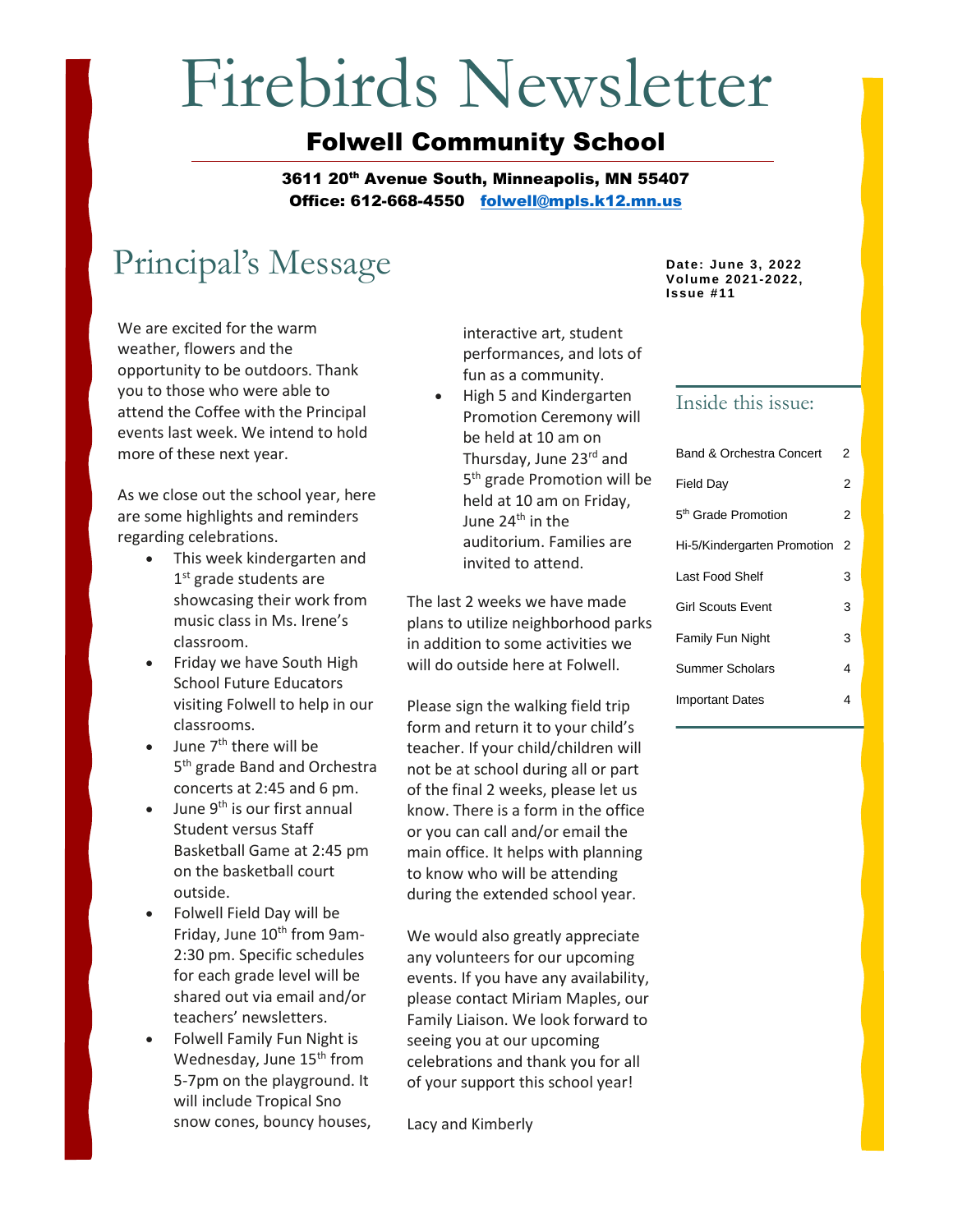# 5 th Grade Band & Orchestra Concert

The 5<sup>th</sup> grade band and orchestra will perform for students on **Tuesday, June 7** at 2:45 p.m.



There will be a **second performance at 6 p.m.** for family and friends. We hope you can join us!

# Field Day

We are planning a Field Day for students during the school day on **Friday, June 10**. Volunteers are needed throughout the day to help with activities and lunch.

Please contact Miriam Maples if you can help all or part of the day. She can be reached at [Miriam.maples@mpls.k12.m](mailto:Miriam.maples@mpls.k12.mn.us) [n.us](mailto:Miriam.maples@mpls.k12.mn.us) or 612-668-4592.



### 5<sup>th</sup> Grade Promotion

5<sup>th</sup> graders will celebrate their promotion to Middle School on **Friday, June 24 at 10 a.m.** We hope you can join the celebration!



To ensure everyone can see, balloons will not be allowed in the auditorium.

#### Hi-5 & Kindergarten Promotion



Hi-5 and Kindergarten students will celebrate their promotion on **Thursday, June 23 at 10 a.m.** We hope you can join us to celebrate

our youngest students!

To ensure everyone can see, balloons will not be allowed in the auditorium.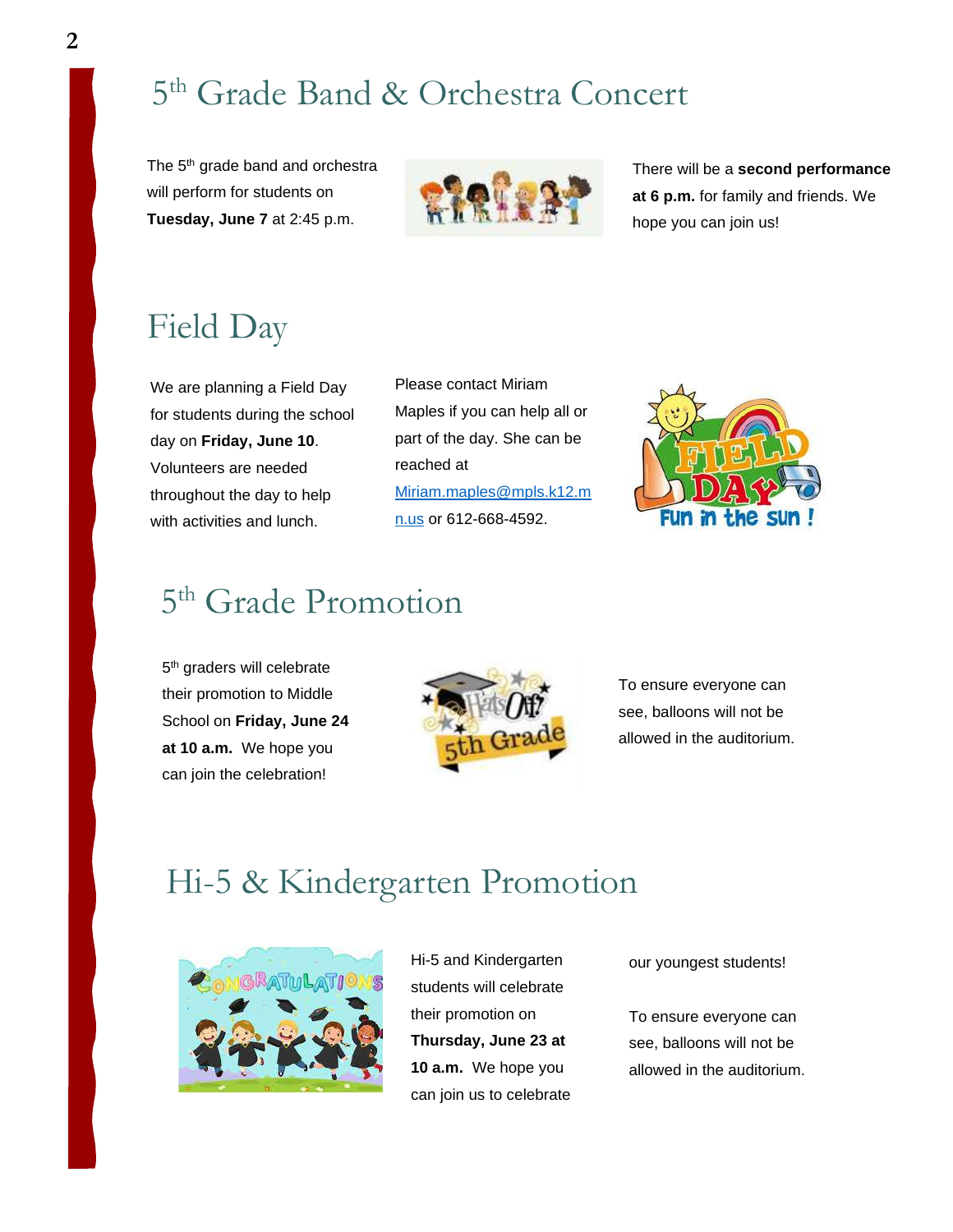#### Last Food Shelf

The last food shelf of the school year will be on **Tuesday, June 21 from 3:00-5:00 p.m.** Everyone is welcome! Enter the building



through Door 1 (next to the basketball court).

**There will not be a food shelf in July and August.**

#### Girl Scouts Event at Folwell

Join us for an in-person event to learn more about all that Girl Scouts has to offer, including affinity troops that center the unique experiences of BIPOC (Black, Indigenous, People of Color). Girl Scouts learn about robots, hike,

dance, paint, advocate, and more. Girls participate culturally responsive leadership programming as they develop a sense of belonging and sisterhood with their troop.

- Date: Tuesday, June 21
- Time: 3:30-5:00 Stop by with your parent/guardian at any time!
- Location: Folwell Cafeteria

#### Folwell Family Fun Night

Join us on **Wednesday, June 15 5:00-7:00 p.m.** for Folwell Family Fun Night. We will gather on the playground for fun activities and Folwell music students will

perform. Snacks will be provided. We hope to see you at this fun community building event!